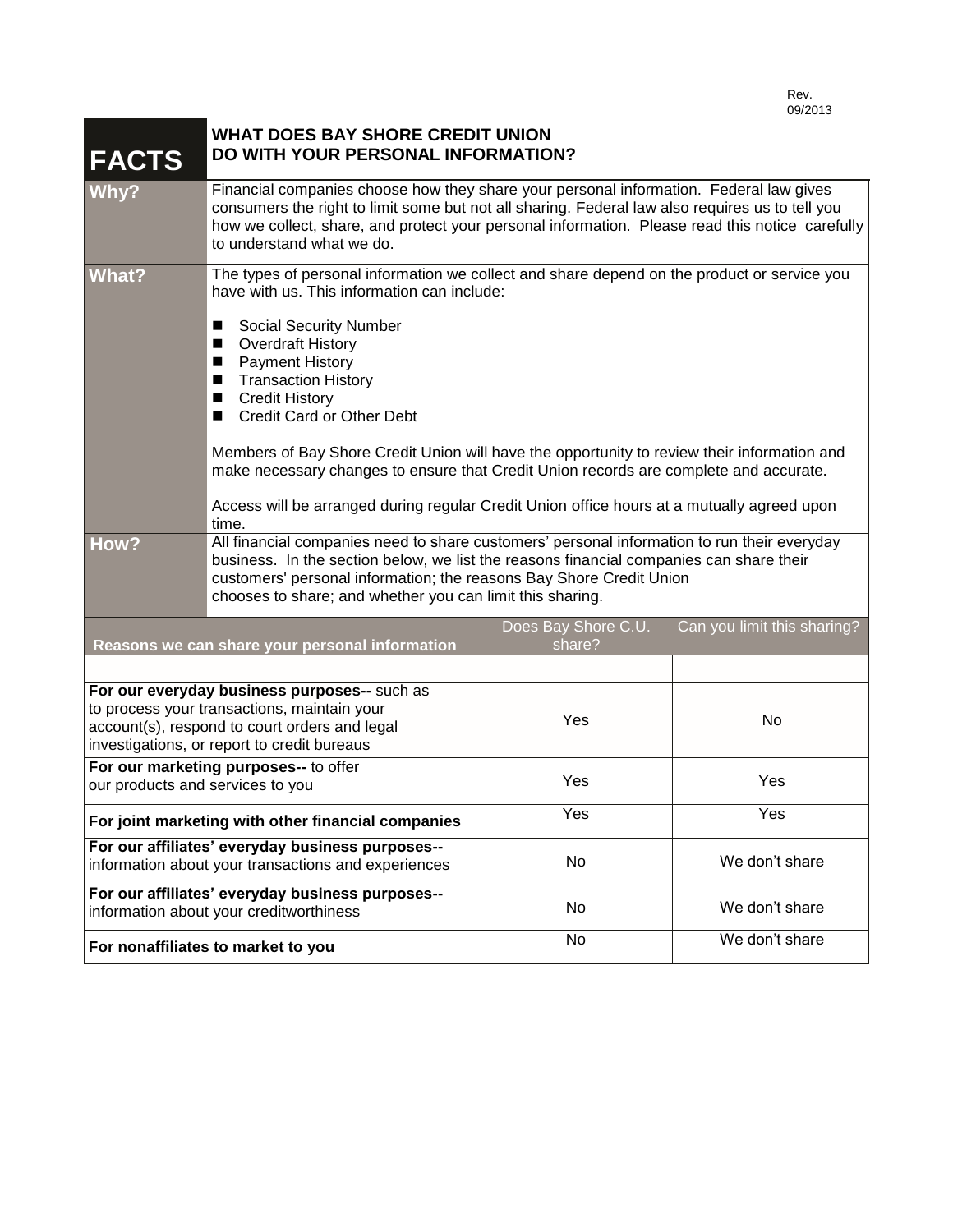| To limit our<br>sharing | <b>Call:</b> 715-732-0065                                                                                                                                                                                             |
|-------------------------|-----------------------------------------------------------------------------------------------------------------------------------------------------------------------------------------------------------------------|
|                         | Please note:                                                                                                                                                                                                          |
|                         | If you are a new member, we can begin sharing your information 10 days from the date we sent<br>this notice. When you are no longer our member, we continue to share your information as<br>described in this notice. |
|                         | However, you can contact us at any time to limit our sharing.                                                                                                                                                         |
| <b>Questions?</b>       | Call: 715-732-0065                                                                                                                                                                                                    |
| Page 2                  |                                                                                                                                                                                                                       |

## Who we are

| Who is providing this notice?                                                            | <b>Bay Shore Credit Union</b>                                                                                                                                                                                                                                                                                                                            |  |  |
|------------------------------------------------------------------------------------------|----------------------------------------------------------------------------------------------------------------------------------------------------------------------------------------------------------------------------------------------------------------------------------------------------------------------------------------------------------|--|--|
| What we do                                                                               |                                                                                                                                                                                                                                                                                                                                                          |  |  |
| <b>How does Bay Shore Credit Union</b><br>protect my personal information?               | To protect your personal information from unauthorized access<br>and use, we use security measures that comply with federal law.<br>These measures include computer safeguards and secured files<br>and buildings.                                                                                                                                       |  |  |
| <b>How does Bay Shore Credit Union</b><br>collect my personal information?               | We collect your personal information, for example, when you<br>Open an account<br>■<br>Provide account information<br>Apply for a loan<br>ш<br>Give us your contact information<br>Show us your driver's license<br>■                                                                                                                                    |  |  |
| Why can't I limit all sharing?                                                           | Federal law gives you the right to limit only<br>sharing for affiliates' everyday business purposes--information<br>ш<br>about your creditworthiness<br>affiliates from using your information to market to you<br>sharing for nonaffiliates to market to you<br>State laws and individual companies may give you additional rights to<br>limit sharing. |  |  |
| What happens when I limit sharing<br>for an account I hold jointly with<br>someone else? | Your choices will apply to everyone on the account you designate.                                                                                                                                                                                                                                                                                        |  |  |
| <b>Definitions</b>                                                                       |                                                                                                                                                                                                                                                                                                                                                          |  |  |
| <b>Affiliates</b>                                                                        | Companies related by common ownership or control. They can be<br>financial and nonfinancial companies.<br>Bay Shore Credit Union has no affiliates.                                                                                                                                                                                                      |  |  |